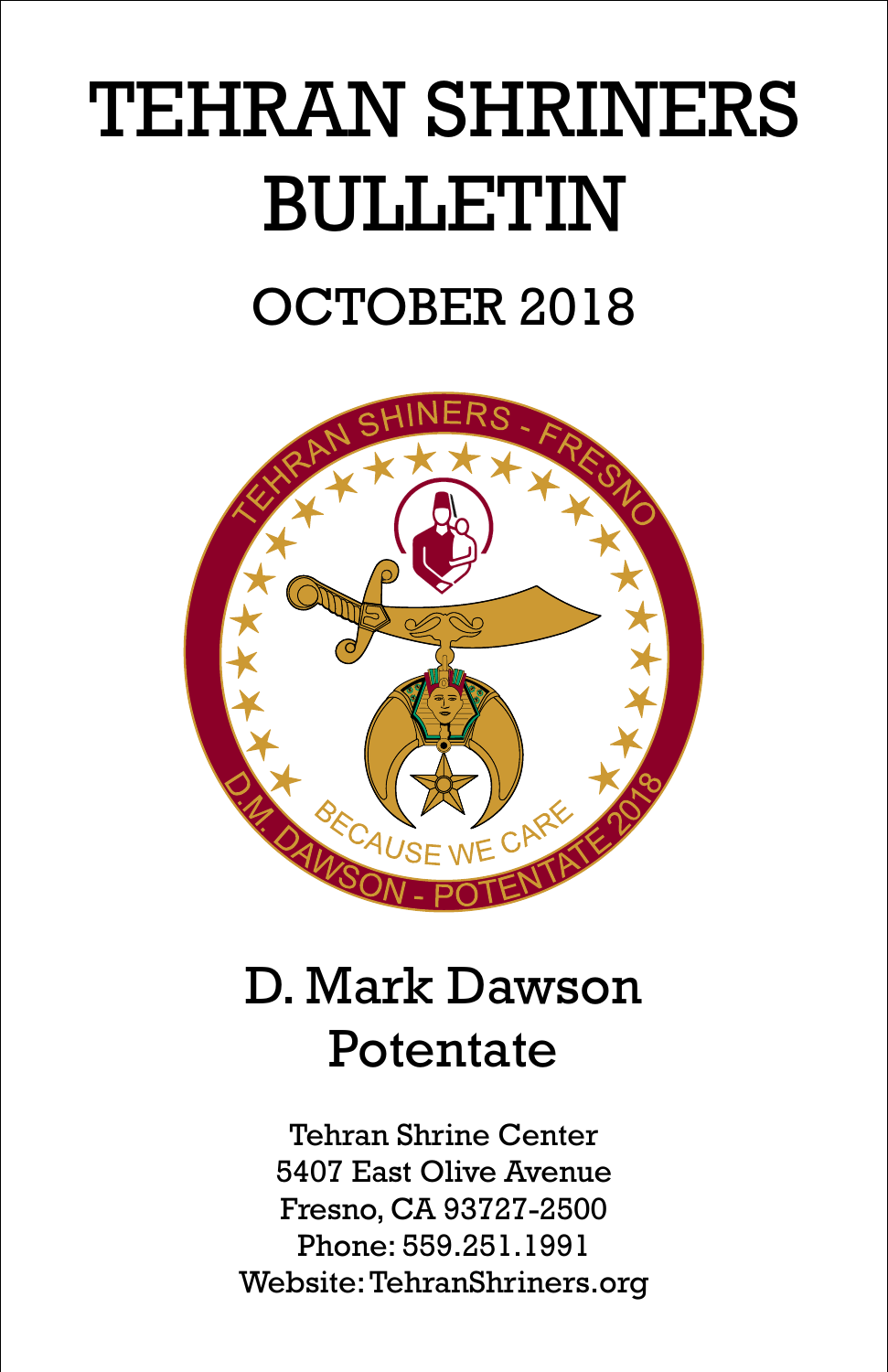

### **A Note from your Potentate**

I've been told, by several Past Potentates, that the crazy schedule tends to ease a bit after Imperial Session. Someone should have informed the calendar. September was such a busy month!

First, Lady Sandra and I were off to Cambria for the annual Clown Weekend. There are few things more enjoyable than spending time around the campfire cooking smores with friends and family.

Next, we attended the 3rd Stated Meeting of the year. While our Ladies learned a new skill, thanks to crafty Pat Dougherty, the Nobles handled the business of the Shrine. We finally had a chance to begin catching up on 50-year membership recognitions. Congratulations go out to Nobles Wayne Schwartz (51 years), Robert McClung (55 years), Russell Adams (57 Years) and Don Blosser, P.P. (60 years). Talk about making a lifetime commitment to service… We are proud to know you Nobles! More 50-year presentations to follow at the December Stated Meeting.

On the 15th our Shrine came together for the Masonic Family Picnic. I spent time in the Bounce House, treading water in the Dunk Tank (yes, it was cold), and eating the best BBQ I've ever had (seriously). It was rewarding, seeing over 120 Brothers, friends and family members come together for a day of fun and fellowship. Adding icing to the cake, First Lady Sandra was able to raise over \$800 in support of her burn awareness project. Kudos to everyone who came, but especially to members of the Clowns, Novkeps and Daughter's of the Nile. Their hard work and commitment truly made it an event to remember! A special shout-out to Bryan Kincade. For those of you who don't know, the BBQ competition was his brain child. As a reward, he got to spend all night in Clown Park cooking for the rest of us.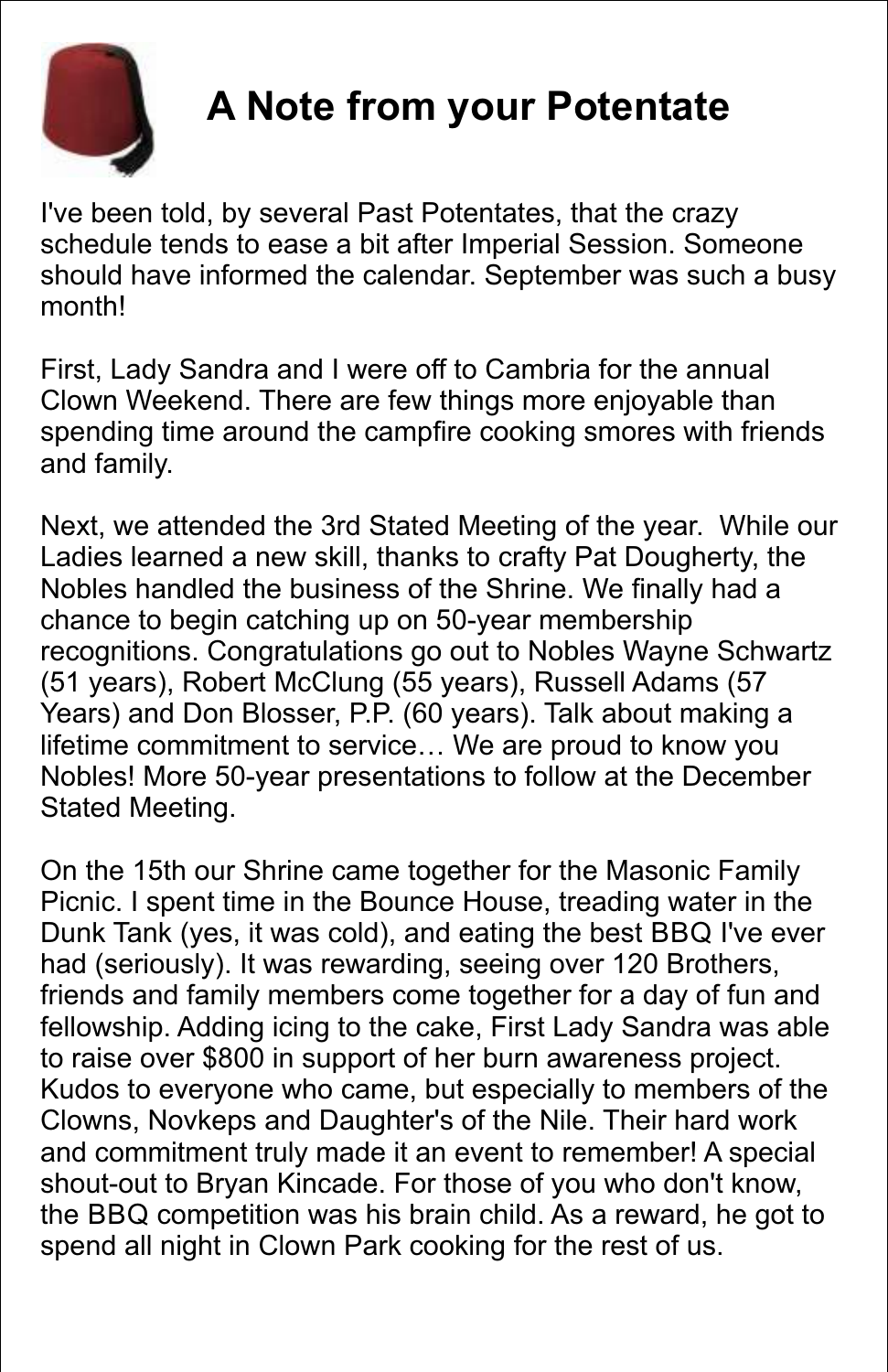Immediately following was the Roustabout's annual Bocce Ball Tournament (turns out I'm still lousy at it), the Novkeps Fund Raiser and the Nile Bunco Party. Three more opportunities for fun and some really great eats.

Lastly, a large group of Shriners joined First Lady Sandra and I for the 2018 Potentate's Cruise. As you read this we are currently sailing north along the coast (either Oregon, Washington or Canada). My goal on this trip is to do a little whale watching. I figure if I occupy a lounge chair between the buffet and the pool I'm likely to see quite a few.

Speaking of whales, I have to share a story with you. Usually, when sailing the inland passage to Alaska, passengers get to see several whale pods along the way. The last time Sandra and I made the trip we went the entire week without a single sighting. On the last day, while in the dining room for the evening meal, passengers were grousing about not seeing any spouts. Just as dessert was being served someone started yelling "Whales, Whales." As you might imagine, nearly 500 diners all ran to the windows hoping to catch a glimpse. Just then the kitchen staff came running through the Dining Room, with a huge 20-foot-long blowup of a whale high over their heads. Princess Cruise Lines was not about to let anyone go home disappointed. Since I never left my seat I was able to enjoy three unguarded desserts. From my vantage point it worked out great. Only trouble is, now anytime someone yells "Whale", I get an urge for chocolate cake. Oh well…

October has much to offer as well. The Hillbillies are inducting new members (you could become one too!), we have the Shrine Day at the Races, the Paso Robles Parade, and Oktoberfest (hosted by the Roustabouts). Check the bulletin for details.

I think that's enough for now. I look forward to seeing you at the Shrine Center.

Why do we do it? Because we care!

MM Jawson

D. Mark Dawson, Potentate Potentate@TehranShriners.org 559.643.1956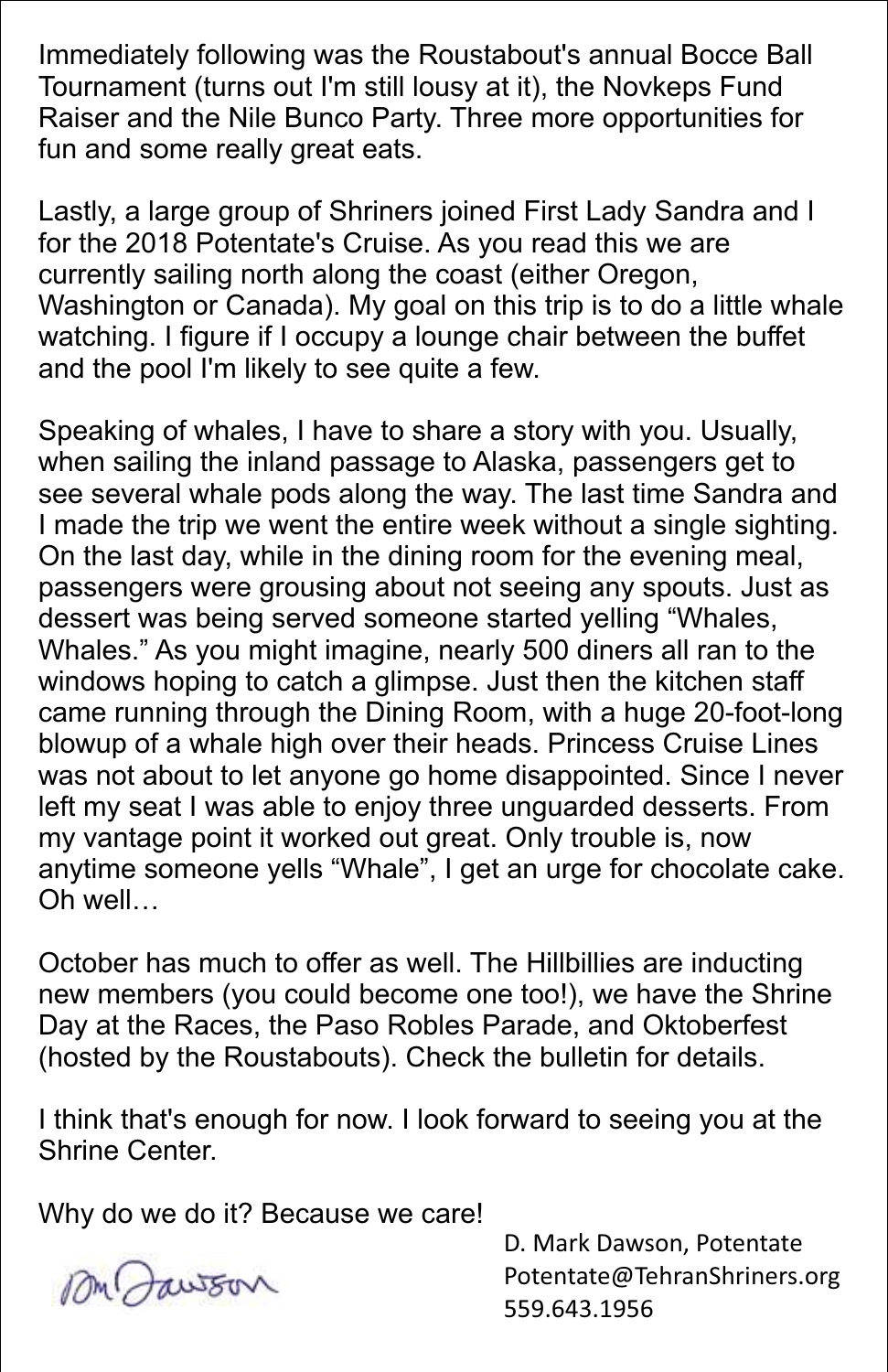| Sun                                           | Mon                        | Tue                                                                                                                                                                                                                         | Wed                                     | Thu                                        | Fri                               | Sat                                           |
|-----------------------------------------------|----------------------------|-----------------------------------------------------------------------------------------------------------------------------------------------------------------------------------------------------------------------------|-----------------------------------------|--------------------------------------------|-----------------------------------|-----------------------------------------------|
|                                               | 1                          | $\mathbf{2}$                                                                                                                                                                                                                | 3                                       | 4                                          | 5                                 | 6<br>Corcoran Parade<br>First Lady's Luncheon |
| $\overline{\mathbf{z}}$<br><b>Hillbillies</b> | 8 Columbus Day             | 9<br><b>Temple Guard</b><br>Patrol                                                                                                                                                                                          | 10<br>Fresno Shrine Club<br>Nile Stated | 11<br>Flying Shriners &<br>Legion of Honor | 12<br>Shrine Day at the<br>Races* | 13<br>Paso Robles Parade                      |
| 14                                            | 15<br>Scottish Rite        | 16<br>Clowns 6:30 pm<br><b>Financial Mgt Board</b><br>Property Mgt Board<br>Insurance Advisory                                                                                                                              | 17<br>Nile Sewing                       | 18<br>Roustabouts                          | 19<br>Novkeps                     | 20<br>Oktoberfest*                            |
| 21                                            | 22<br><b>Temple Belles</b> | 23<br><b>BOD</b>                                                                                                                                                                                                            | 24                                      | 25<br>Merced/Mariposa<br>Shrine Club       | 26                                | 27                                            |
| 28                                            | 29<br>Knights of Mecca     | 30                                                                                                                                                                                                                          | 31 Halloween                            |                                            |                                   |                                               |
|                                               |                            | BOD - Board of Directors; open to all Nobles<br>OV - Potentate's Official Visit<br>* Denotes Temple/Shrine Event<br>** Lady's Event; all Nobles' Ladies are invited to attend.<br>Parade(s): Corcoran, Reedley, Paso Robles |                                         |                                            |                                   |                                               |

- Oct 6 First Lady's Luncheon
- Oct 7 Hillbillies - Shrine Center
- Oct 9 Temple Guard - Andiamo's, 6:00 p.m.
- Oct 10 Fresno Shrine Club
- Oct 10 Nile Stated - Las Palmas Masonic Center, 7:30 p.m.
- Oct 11 Flying Shriners & Legion of Honor
- **Oct 12 Shrine Day at the Races**
- Oct 13 Paso Robles Parade
- Oct 15 Bulletin Deadline
- Oct 16 Clowns - Shrine Center, 6:30 p.m.
- Oct 17 Nile Sewing - Shrine Center, 9:30 a.m.
- Oct 18 **Roustabouts**
- Oct 19 Novkeps
- **Oct 20 Oktoberfest - Shrine Center, 6:00 p.m.**
- Oct 22 Temple Belles
- Oct 23 Board of Directors Meeting - Shrine Center, 6:30 p.m.
- Oct 25 Merced-Mariposa Shrine Club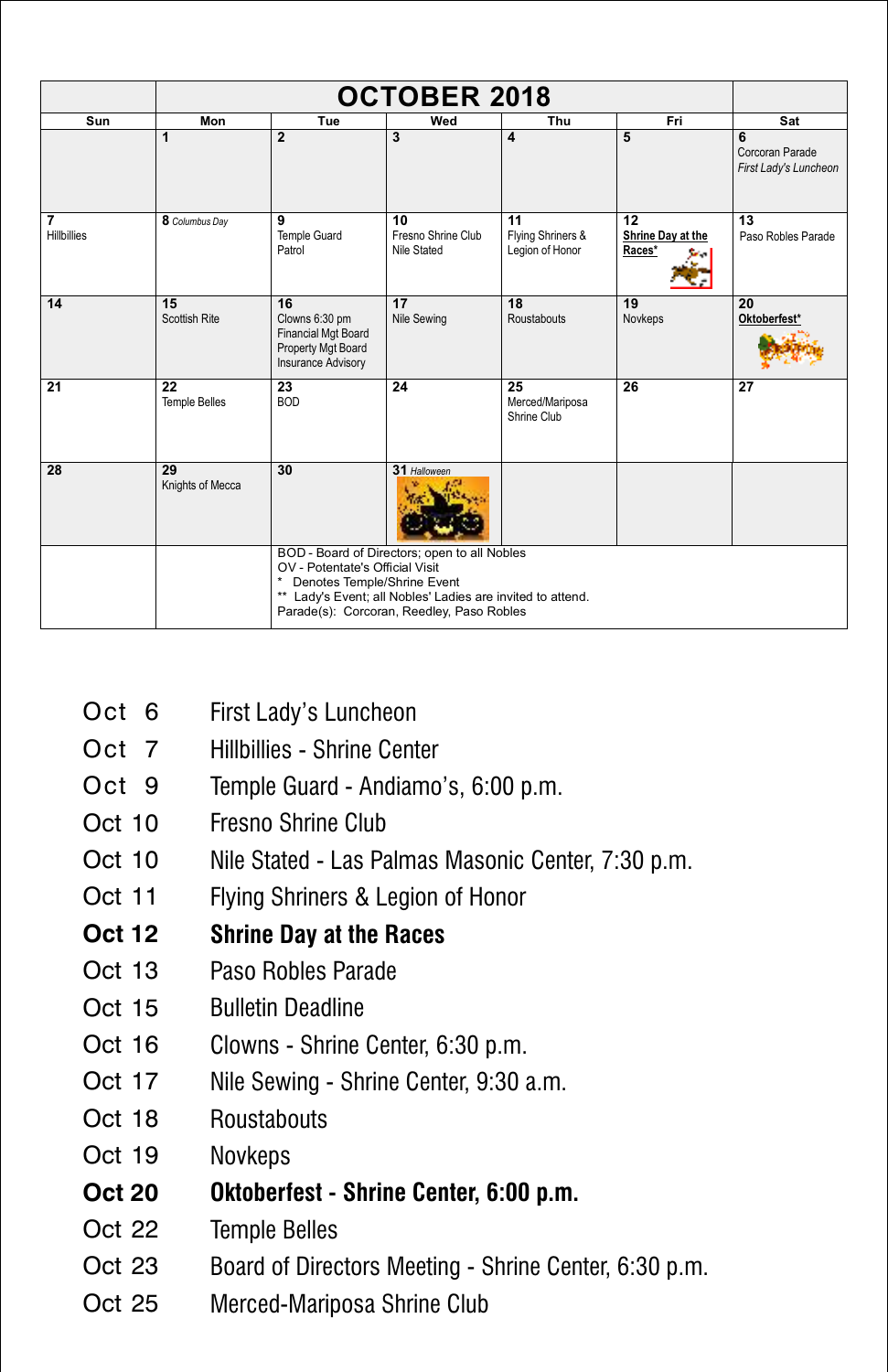| Sun                                    | Mon                                            | Tue                                                                                                                                                                                                                                               | Wed                                     | Thu                                                                                | Fri                               | Sat                                                       |
|----------------------------------------|------------------------------------------------|---------------------------------------------------------------------------------------------------------------------------------------------------------------------------------------------------------------------------------------------------|-----------------------------------------|------------------------------------------------------------------------------------|-----------------------------------|-----------------------------------------------------------|
|                                        |                                                |                                                                                                                                                                                                                                                   |                                         | 1                                                                                  | $\overline{2}$                    | 3<br>Chief Rabban's Nite*                                 |
| 4 Daylight Saving Time<br>Ends         | 5                                              | 6 Election Day                                                                                                                                                                                                                                    | 7                                       | 8<br>Flying Shriners &<br>Legion of Honor                                          | 9                                 | 10<br><b>Past Potentate</b><br><b>Recognition Dinner*</b> |
| $\overline{11}$<br><b>Veterans Day</b> | 12<br>Veterans Parade                          | 13<br><b>Temple Guard</b><br>Patrol                                                                                                                                                                                                               | 14<br>Fresno Shrine Club<br>Nile Stated | 15<br>Roustabouts                                                                  | 16<br>Novkeps                     | 17                                                        |
|                                        | <b>Honoring All Who Served</b>                 |                                                                                                                                                                                                                                                   |                                         |                                                                                    |                                   |                                                           |
| 18                                     | 19<br>Scottish Rite                            | 20<br>Clowns 6:30 pm<br>Financial Mgt Board<br>Property Mgt Board<br><b>Insurance Advisory</b>                                                                                                                                                    | 21<br>Nile Sewing                       | 22 Thanksgiving Day<br>Merced/Mariposa<br>Shrine Club (Dark)<br><b>THEY SOUTH!</b> | 23<br>Hanford Christmas<br>Parade | 24                                                        |
| 25                                     | 26<br>Temple Belles (Dark)<br>Knights of Mecca | 27<br><b>BOD</b>                                                                                                                                                                                                                                  | 28                                      | 29                                                                                 | 30                                |                                                           |
|                                        |                                                | BOD - Board of Directors; open to all Nobles<br>OV - Potentate's Official Visit<br>Denotes Temple/Shrine Event<br>** Lady's Event; all Nobles' Ladies are invited to attend.<br>Parade(s): Fresno Veteran's, Lemoore Veteran's, Hanford Christmas |                                         |                                                                                    |                                   |                                                           |

- **Nov 3 Chief Rabban's Night - Shrine Center, 5:00 p.m.**
- Nov 8 Flying Shriners & Legion of Honor

#### **Nov 10 Past Potentate Recognition Dinner**

- Nov 12 Veteran's Parade
- Nov 13 Temple Guard - Shrine Center
- Nov 14 Fresno Shrine Club
- Nov 14 Nite Stated - Las Palmas Masonic Center, 7:30 p.m.
- Nov 15 Bulletin Deadline
- Nov 15 **Roustabouts**
- Nov 16 Novkeps
- Nov 20 Clowns - Shrine Center, 6:30 p.m.
- Nov 21 Nile Sewing - Shrine Center, 9:30 a.m.
- Nov 23 Hanford Christmas Parade
- Nov 27 Board of Directors Meeting - Shrine Center, 6:30 p.m.

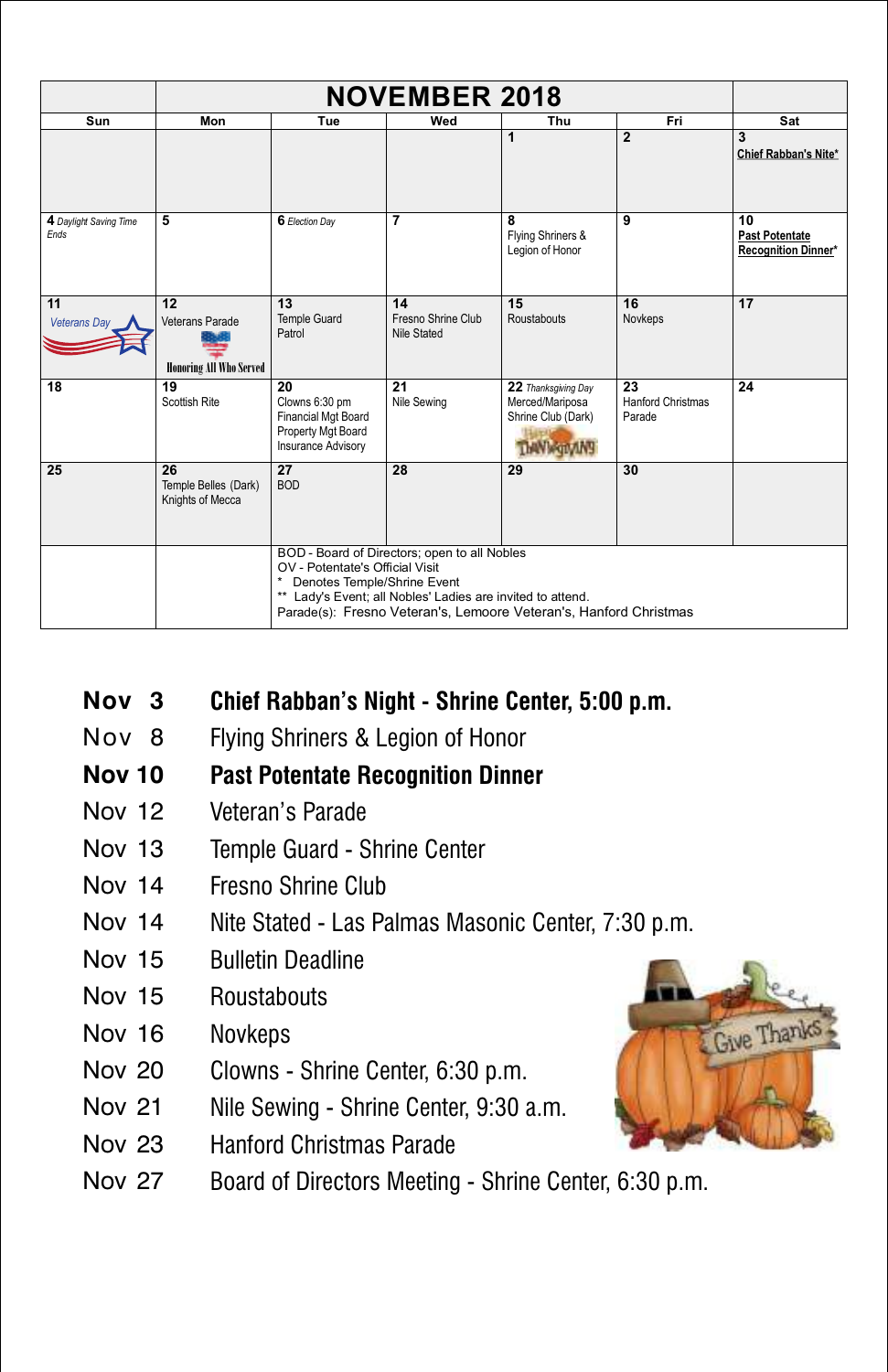# 50+ Years of Shrinedom

Congratulations to the following Nobles who were recognized at the September Stated Meeting for 50+ years of commitment to service.



Don Blosser, P.P. (60 Years)





Russell Adams (57 Years)



Robert McClung (55 Years)





Wayne Schwartz (51 Years)

More 50-year presentations to follow at the December Stated Meeting.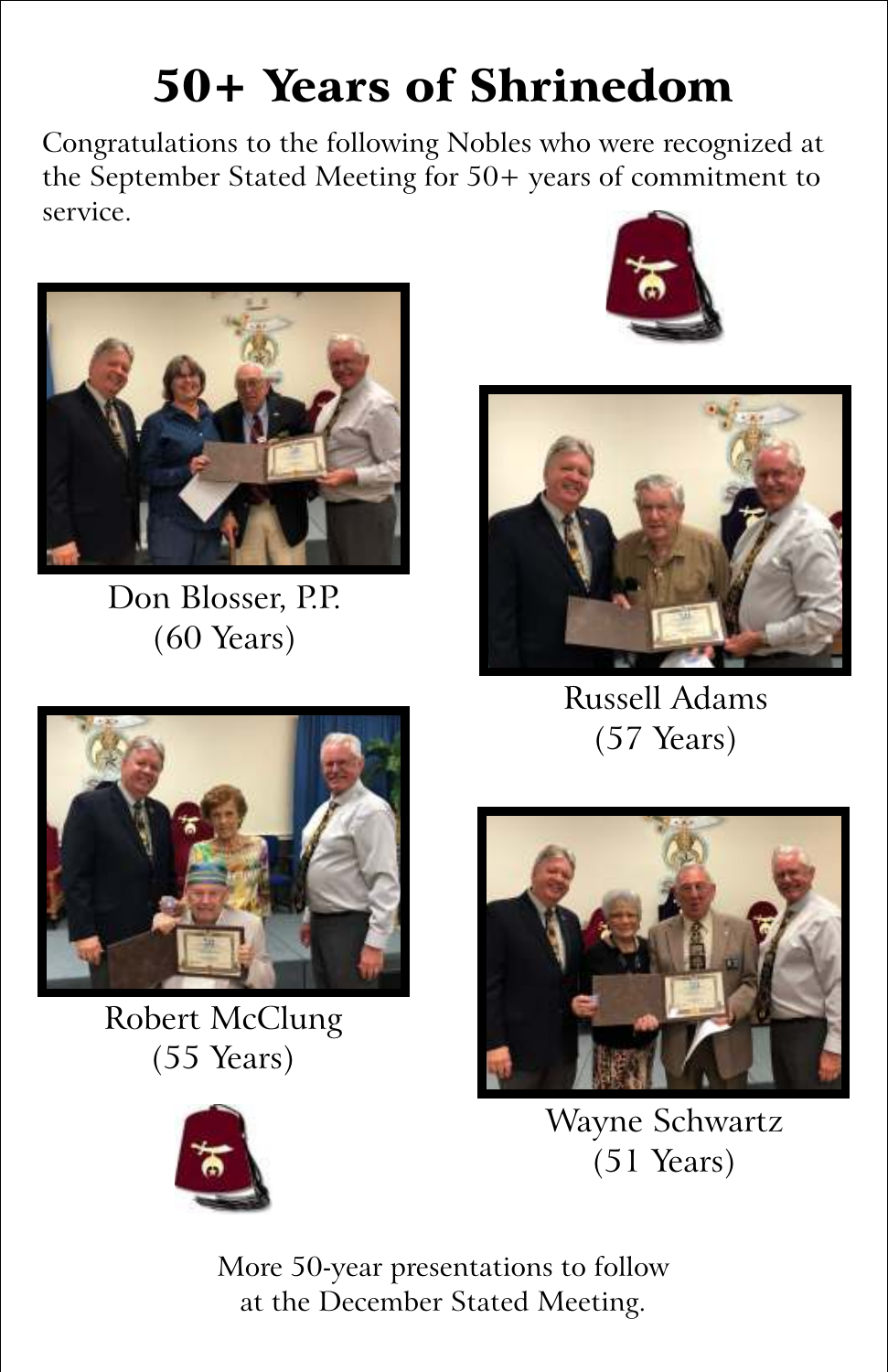

W

Hello all,

As I sit here reflecting on our recent Masonic Family Picnic, I am so proud to be a Shriner. Thank you all for attending and thank you all for taking time for our Shrine Kids. I hope you all had a great time, as that what was intended.

**I** I first need to thank our Potentate, Mark Dawson, for allowing If this to happen. I had a small vision and he saw so much more  $\mathbf{0}$  as he normally does! : )

 $\mathbf N$  Next, I need to thank my fellow crazies who were willing to S spend all night at Clown Park and make that great food! I want to thank my brother-in-law, Don Smitty Smith, Jonathan Lee, Ken Dewey, Skylar Summers, Matt Dawson, Christopher Parker, and my nephew Adam Smith for giving their all to see that all of that food got cooked and judged!

I also want to thank the Daughters of the Nile and the Novkeps for their participation, hopefully next year there will be more that I need to thank! : )

I hope you all had a great time and I hope you had fun. I hope your family had fun, that is what we were hoping for. Lastly but certainly not least, I want to give a giant shout out to Renna's Meat Market for once again giving us great meat at a great price!

Again, I thank you from the bottom of my heart for taking time out of your busy lives to help the kids!

My heart is full,

Bryan "Shades" Kincade

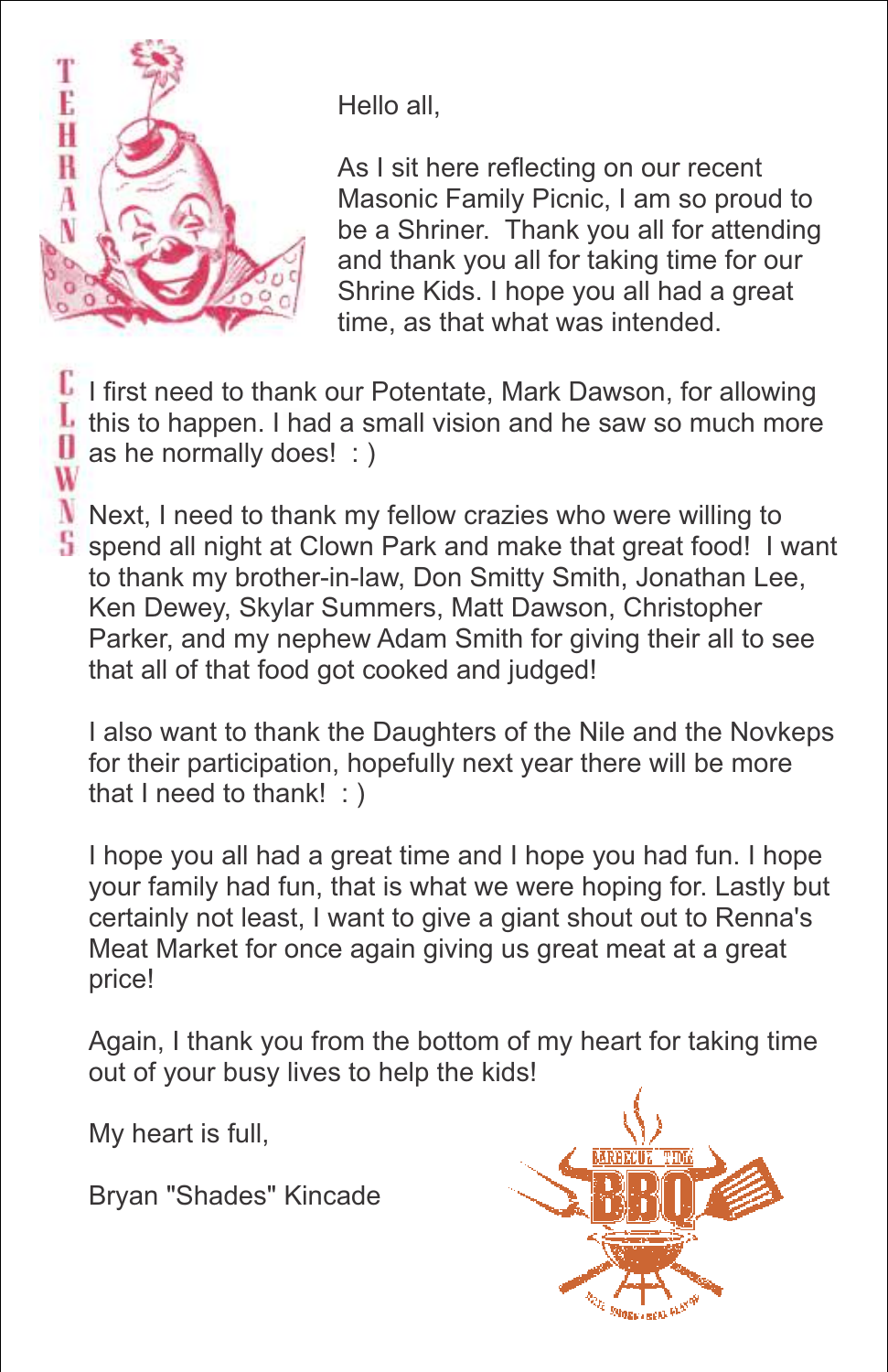

HEY CUZINS

HEY CUZINS, IT'S TIME FOR ANOTHER GATHERING OF THE CLAN!

COME ON DOWN TO THE SHRINE CENTER ON SUNDAY, OCTOBER 7TH

5407 E. Olive Avenue

Cuzin Ralph T. is doing the cooking. He is still driving around looking for some roadkill, but you know whatever he fixes it will be good.

3:00 p.m. - Induction of new cuzins to the clan (if you know someone who would like to join, call Pa (David Coleman) 559-313-0781 and complete the application.

4:30 p.m. - Dinner prepared by cuzin Ralph T.

#### COST IS \$ 15.00 PER CUZIN

GIVE A HOLLER TO PA AT 559-313-0781 OR 559-485-4947 AND LET US KNOW

YOU ARE COMING SO WE WILL HAVE ENOUGH VITTLES FOR EVERYONE.

FUTURE DATE:

Sunday, December 2nd

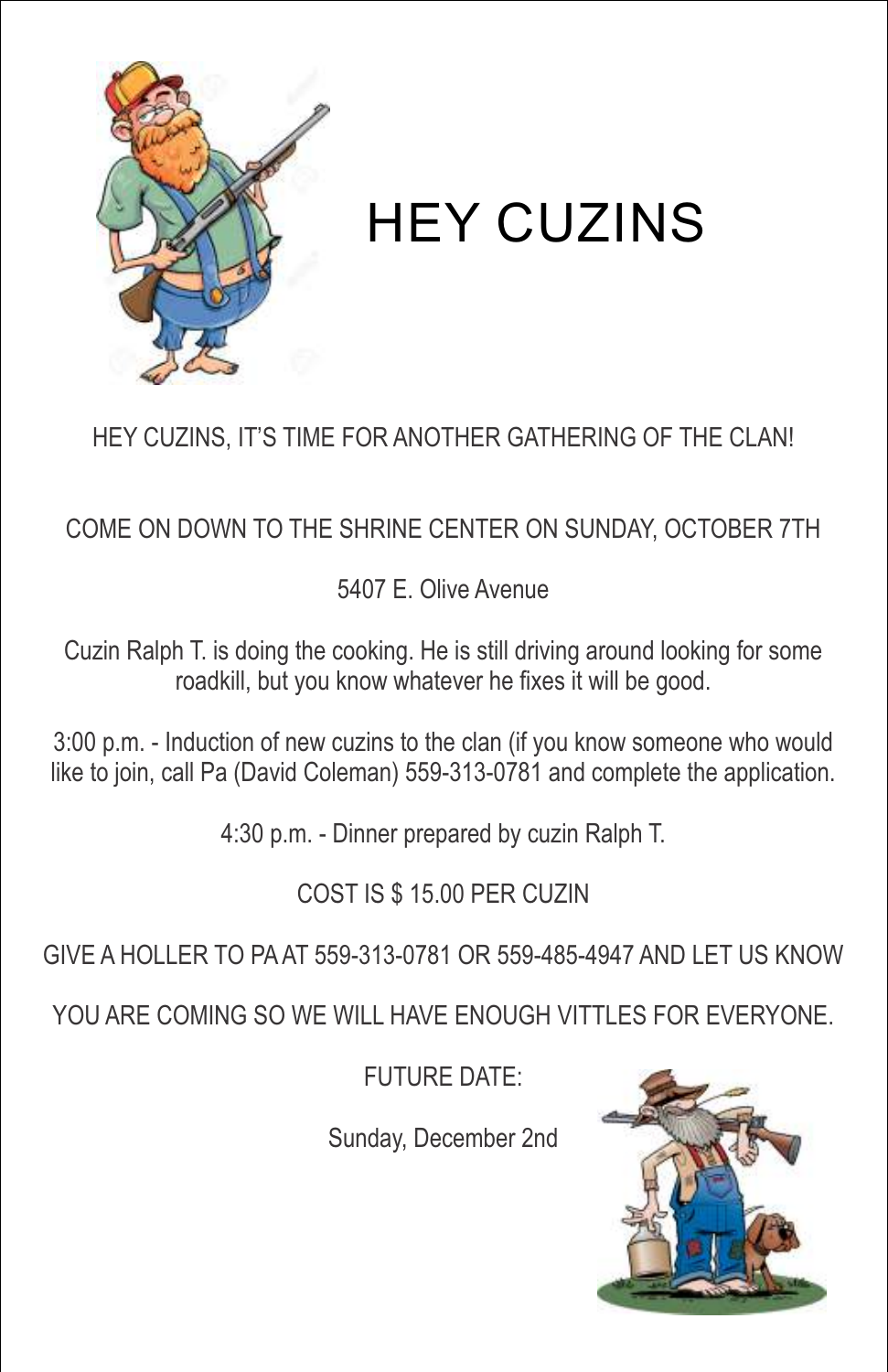#### Membership Petition

The Grand and Glorious Order of the

Hillbilly Degree

Clan No. 60

5407 East Olive Avenue #101

Fresno, CA 93727-2500

© 23370 All Rights Reserved

Membership Petition

Lifetime membership fee of \$30.00 brings you the following:

- 1. Lifetime numbered membership card. Register maintained.
- 2. Hillbilly hat.
- 3. Feather for your hat.
- 4. Corncob pipe.
- 5. Hillbilly passport, for entry into Kentucky.
- 6. One cubic foot of "Air" (un-packaged).
- 7. Decal for your car.
- 8. Pays all initiation fees.
- 9. 1-year subscription to Hillbilly News.

1. This organization shall be restricted to members in good standing of Shrine International. 2. The purpose of this organization is to promote sociability among members and to provide finances for the Shriners Hospitals. Any and all profits from the membership fees or activities of this organization will be for the children in the Shriners' Hospitals for Crippled Children and/or Burns Institutes.

3. All money collected by the Grand and Glorious Order of the Hillbilly Degree shall go into a fund, payments from this fund will cover actual costs of membership and ritual expenses only. All remaining funds after payment of just expenses will be donated to the Shriners Hospitals no later than 30 days after each annual meeting. Annual meeting to be after the Spring Ceremonial. 4. All officers are expected to donate their time and efforts without cost of the organization.

5. All members are expected to promote the organization and to assist in any way the Raban of the Clan shall instruct.



#### Clan No. 60 Membership Petition



I hereby apply for membership in the Grand and Glorious Order of the Hillbilly Degree. I certify that I am a member in good standing of Tehran Shrine and willing to participate in the initiation.

| Lifetime Membership Fee               |                |
|---------------------------------------|----------------|
| Papa  \$30.00                         |                |
| Mama  \$15.00                         | (Please Print) |
| Transfer/Dual \$6.00                  |                |
| Application Accepted: _______________ |                |
|                                       |                |
|                                       |                |
|                                       | Phone:         |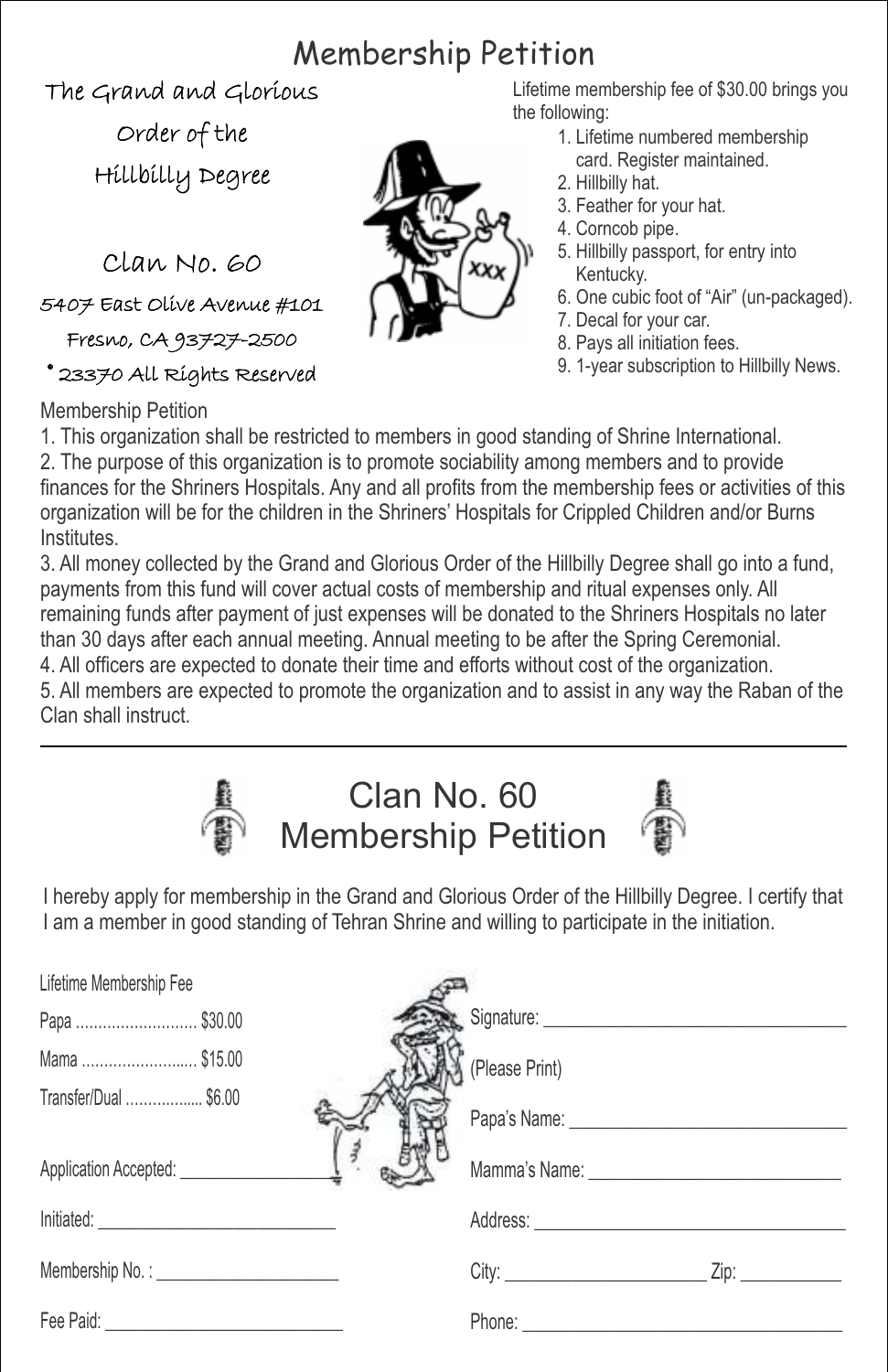# THE ANNUAL DAY AT THE RACES



### BIG FRESNO FAIR HORSE RACES

### FRIDAY, OCTOBER 12, 2018 Arrive any time after 12 p.m.

#### \$34.00 per person

Includes Turf Club, VIP Parking, Adult Admission to Fair, Horseman's Section and \$2.00 towards the Shriners Hospital for Children Northern California Race (winnings go to SHCNC)

Separate Checks for Food/Drink - Order off Menu

Dress is casual

All monies are due by September 1. Please mail you check payable to Denise Crossland, 3669 W Persimmon Lane, Fresno 93711.





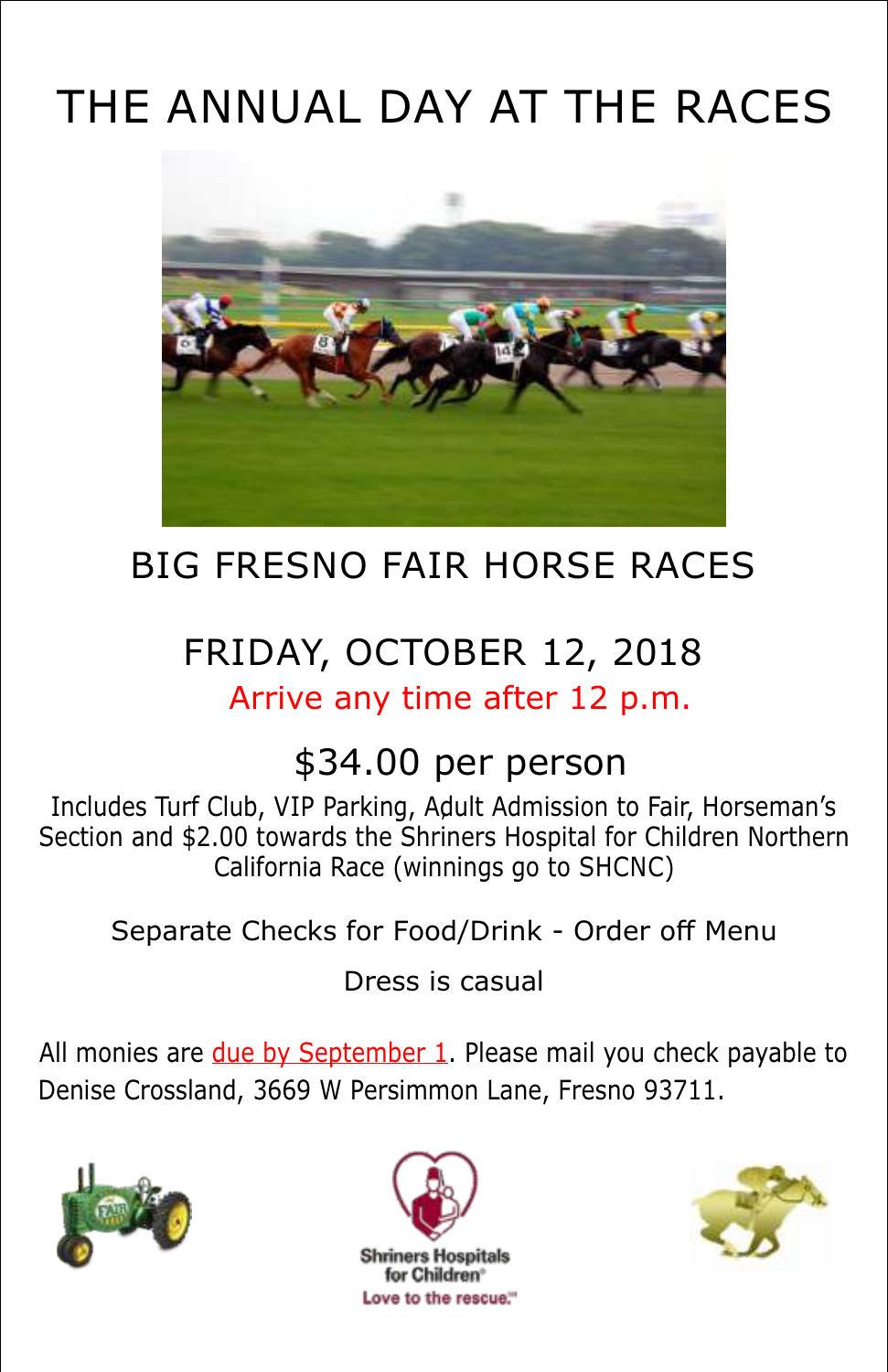# The World's Greatest Festiva By Roustabout Productions only \$20.00

ktoberfest

# Saturday, October 20, 2018 - 6:00 pm at Tehran Shrine Center

5407 Cast Olive Avenue, Fresno, CA



Live "Oktoberfest" Music For Dancing, Dining... and Drinking Menu

Appetizers Cheeses, Pickles, Ham, and more

#### Dinner

- Green Salad
- Bierocks
- Potato Salad
- Bacon and Apple Sauerkraut

#### Dessert

- German Chocolate Cake
- Apple Strudel

Hofbrau Oktoberfest Beer Reisling Wine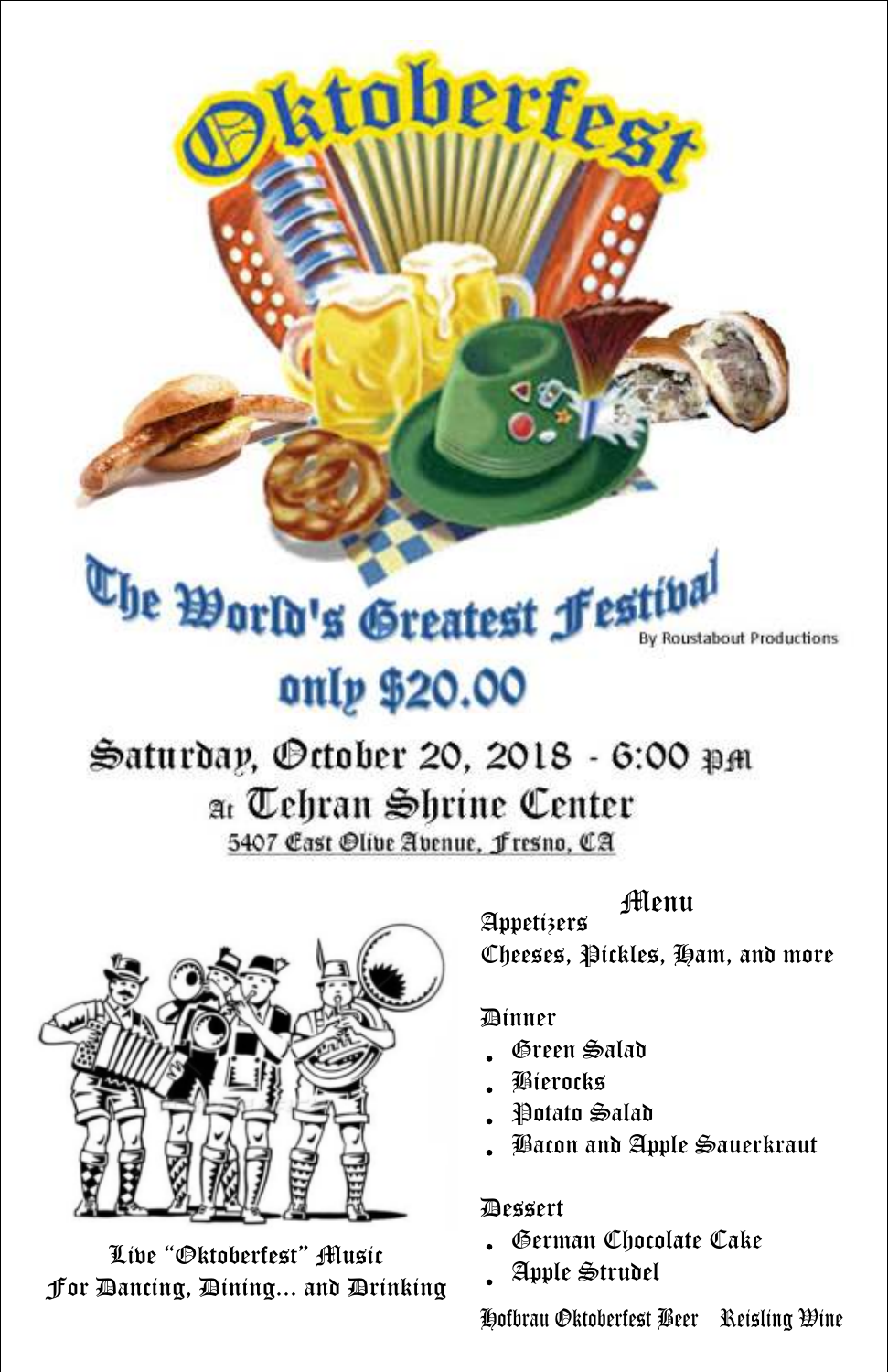

NEXT MEETING: **Thursday, October 25, 2018, 6 pm Social**

**(Order dinner from menu) 7 pm Meeting** 

WHERE: **LaNita's Restaurant, 2682 Shaffer Rd., Atwater** 

WHO: **Shriners & Ladies-Nobles, bring a Brother Mason & His Lady** 

Have questions or need more information? Call: **Ray Baker 209-769-7917 or 209-358-2769**





**Meeting on 4th Thursday, October 25. November meeting date falls on Thanksgiving so we will discuss whether to**  change date or cancel meeting. Also, Veteran's Day parades **will be discussed.** 

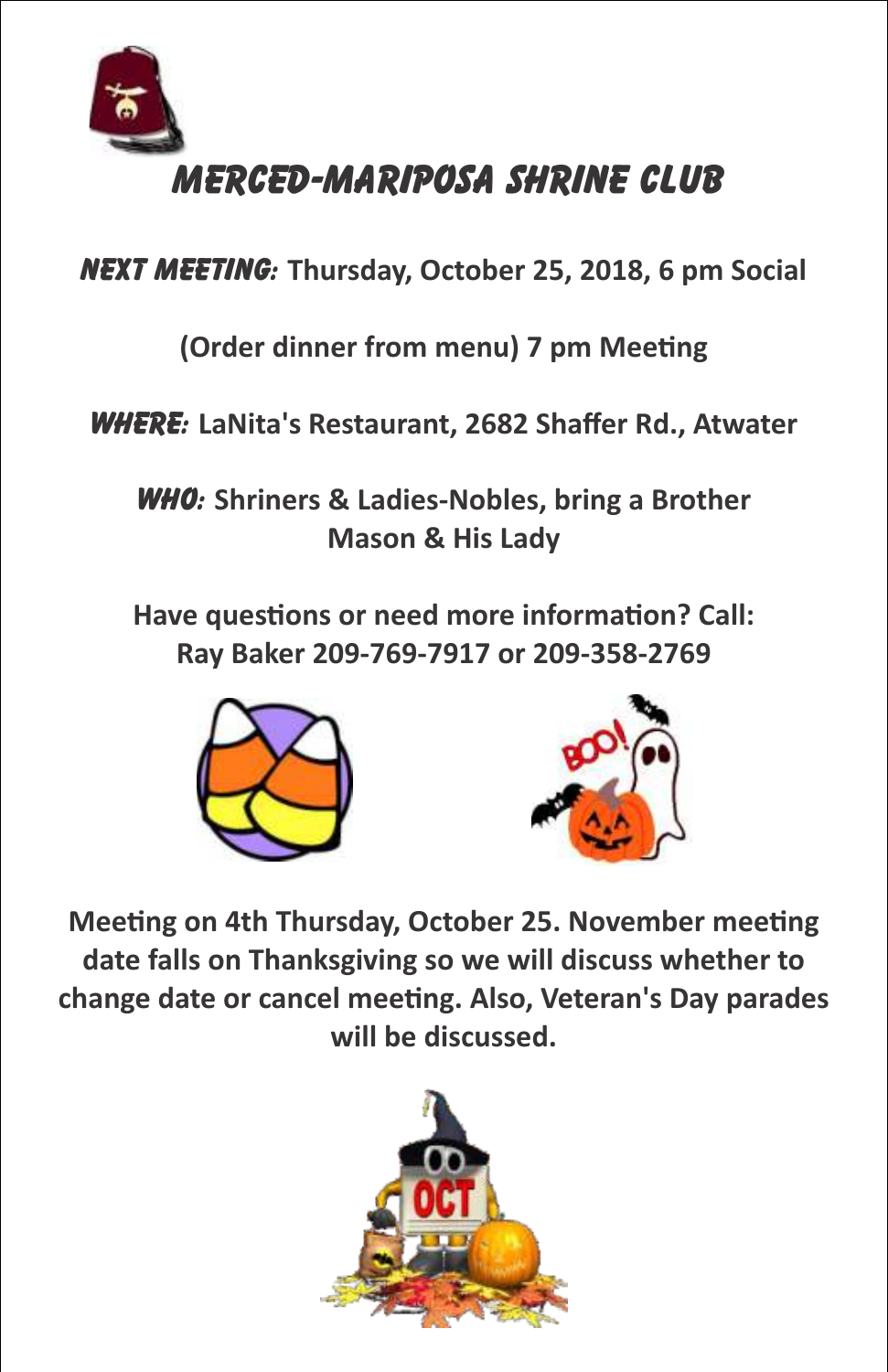

# **Shieks of the Desert Sands CHIEF RABBAN NITE November 3, 2018 At the Shrine, starting at 5 PM**

Presentation of finished calendar, presentation of Divan Wear, custom shirt for 2019 and anniversary mementos and our First Lady's Project.

This is our 70th year since becoming a Shrine, there will be a short history of our Shrine and information on our Nobility Ball / Anniversary Celebration.

A BBQ dinner will be served. Menu will include brisket, ribs and chicken. Oasis will be open.

#### **Cost is \$30.00 per person.**

Please **RSVP** Recorder by **October 30, 2018** 559-251-1991 Recorder@TehranShriners.org

Make checks payable to Tehran Shriners. 5407 East Olive Avenue, Fresno 93727

Additional Information contact: Tom Bailey, Chief Rabban chiefrabban@tehranshriners.org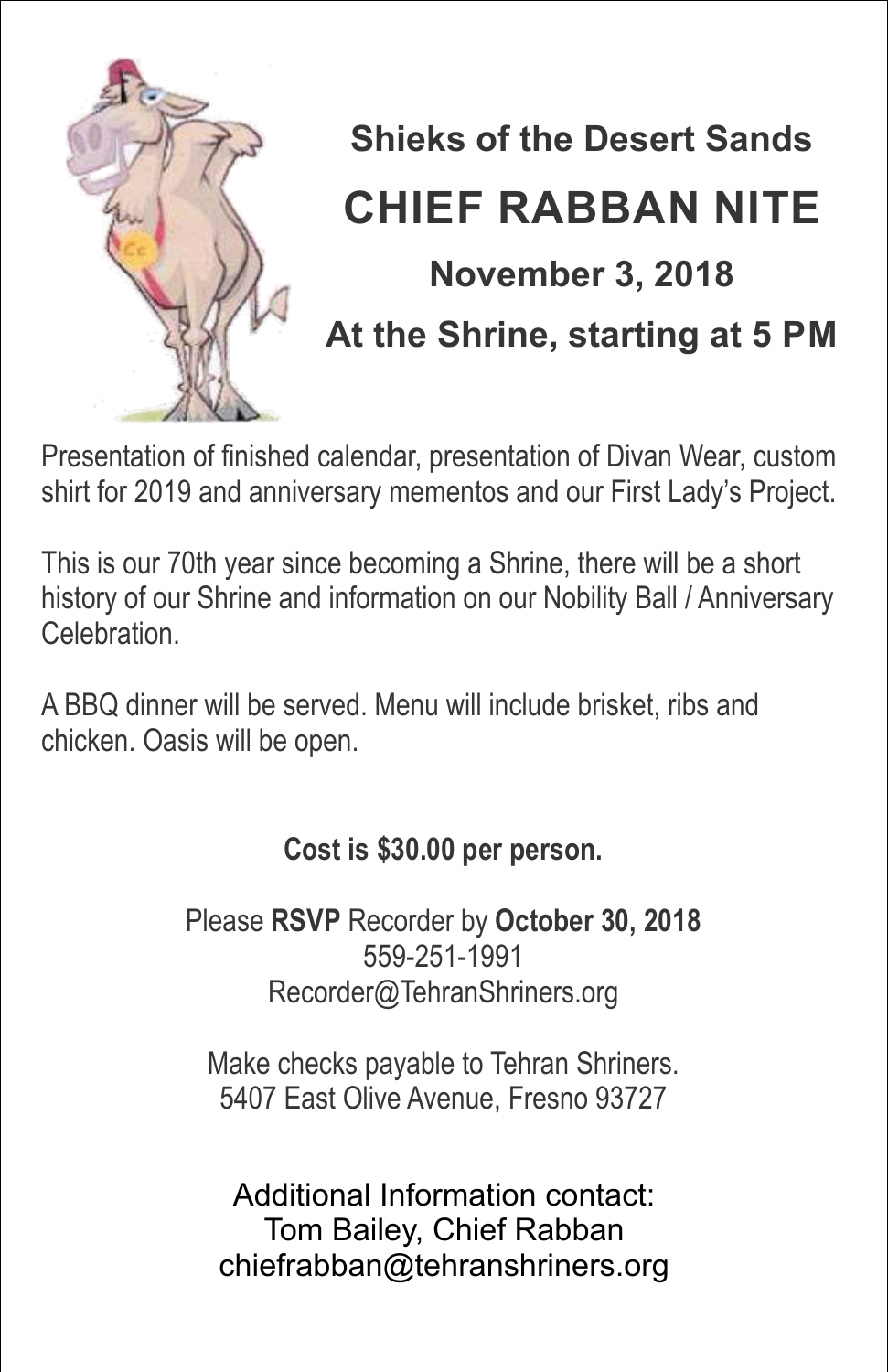### *Kilee gives back to help other burn patients*



On November 10, 2014, 16-year-old Kilee arrived home from school and discovered a bad smell in her house. What she did not know was that the odor was coming from a gas leak. She lit a scented candle to eliminate the smell and the gas fumes ignited in a fiery blast. Kilee was thrown backwards and knocked unconscious. She awoke to her dog barking over her, felt flames enveloping her body and got up to run to neighbors for help.

After being medevacked to an emergency room for initial care, Kilee was in critical condition with burn injuries over 45 percent of her body. She was later transferred to Shriners Hospitals for Children — Cincinnati where she underwent treatment for 38 days.

Kilee has since undergone surgeries, skin grafts and painful ongoing physical therapy to regain her independence and relearn simple tasks like tying her shoes and even turning a doorknob.

Remarkably, less than a year after the explosion, Kilee was back to playing varsity soccer. She says, "I've gotten my life back because of Shriners Hospitals, and I want to spread the word about the work they do."

Kilee, along with her mom, has written a book about her recovery titled Beautiful Scars: A Life Redefined. A portion of the profits have been donated to the Cincinnati Shriners Hospital to help more kids like Kilee.

Now as a busy college student, Kilee continues to give back to the hospital with her celebrity golf tournament and charitable foundation. "The most important thing I want people to know about Shriners Hospitals is that they care for children regardless of the families' ability to pay. So, donations are crucial," Kilee says. "I want to do anything I can to make sure other children get the same level of care I received."

To learn more about Kilee's story, visit kileegivesback.org.

2018 First Lady Project Burn Prevention Program

*Please join me in promoting burn awareness. Take care this holiday season. Many burns/fires are preventable.*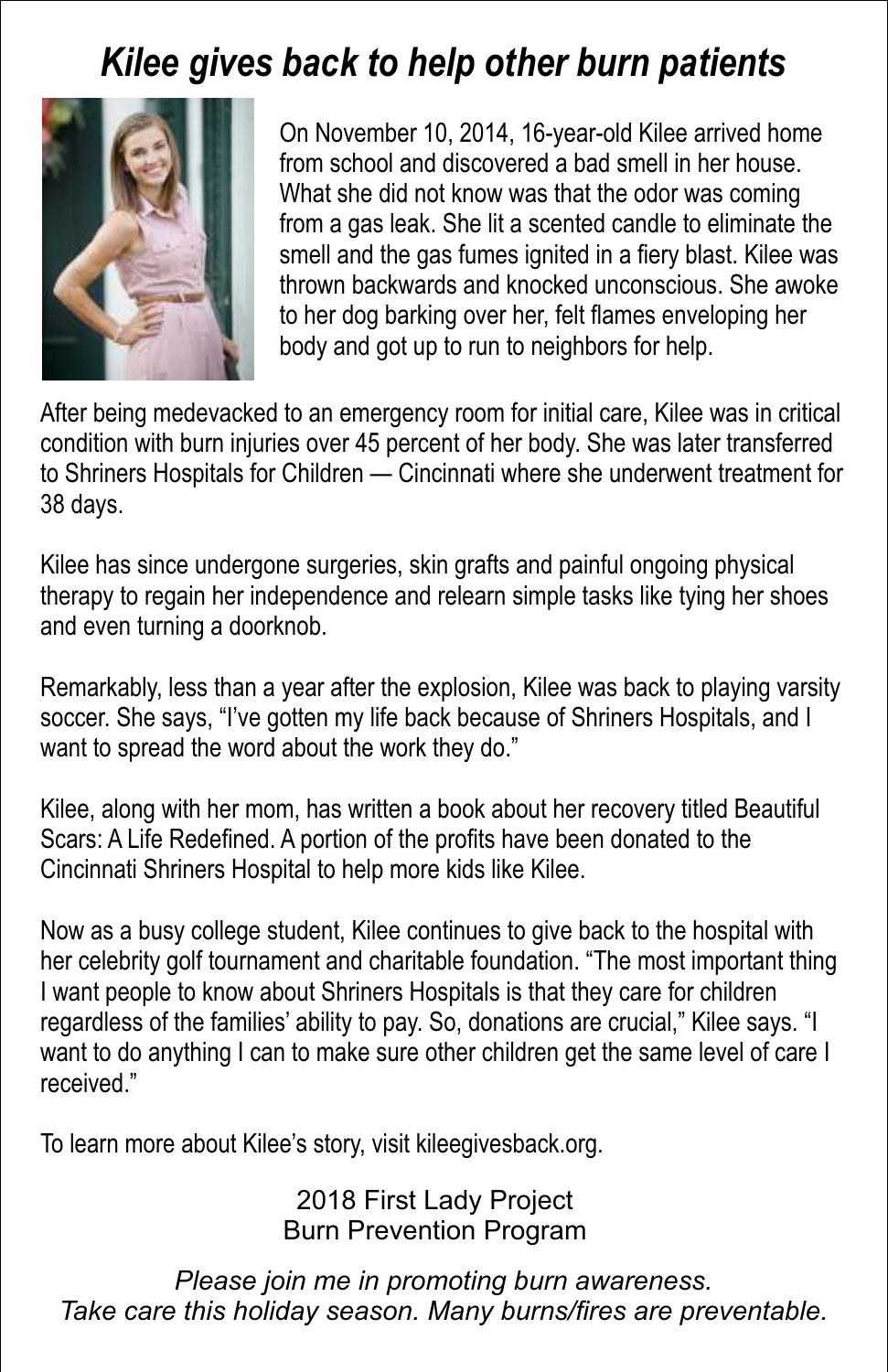TAKE A NIGHT OFF FROM COOKING AND JOIN US IN SUPPORTING THE DAUGHTERS OF THE NILE-SUPREME SESSION 2019 FUND AND OUR VERY OWN

Supreme Princess Royal -- Dale Obernolte, P.Q.

A South of the Border "Fieste

SUNDAY, OCTOBER 14, 2018 4:30 PM--DOORS OPEN ~ 5:00 PM--DINNFR SHRINE CENTER -- 5407 E. OLIVE AVENUE, FRESNO

CHIPS & SALSA BAR CHICKEN ENCHILADAS WITH GREEN SAUCE. SPANISH RICE, REFRIED BEANS, "FIESTA" SALAD, SCRUMPTIOUS DESSERT AND 2 TICKETS FOR MARGARITAS AND/OR SANGRIA

ALL THIS FOR JUST \$25.00 A PERSON

50/50 DRAWING AND A BOUTIQUE FOR YOUR SHOPPING PLEASURE

Please send checks made out to "Supreme Session 2019 Fund" and mail to: Pr. Lisa Marzullo -- 11378 N. Calmante Way, Fresno, CA 93730 Any questions? Feel free to call Lisa at 559-269-1056

Net proceeds to benefit Daughters of the Nile Supreme Session 2019 Fund

Please cut and return the below segment with your reservation

Name(s)

# of dinners Total S

Sorry, I can't attend, but here is a donation \$

Muchas Gracias